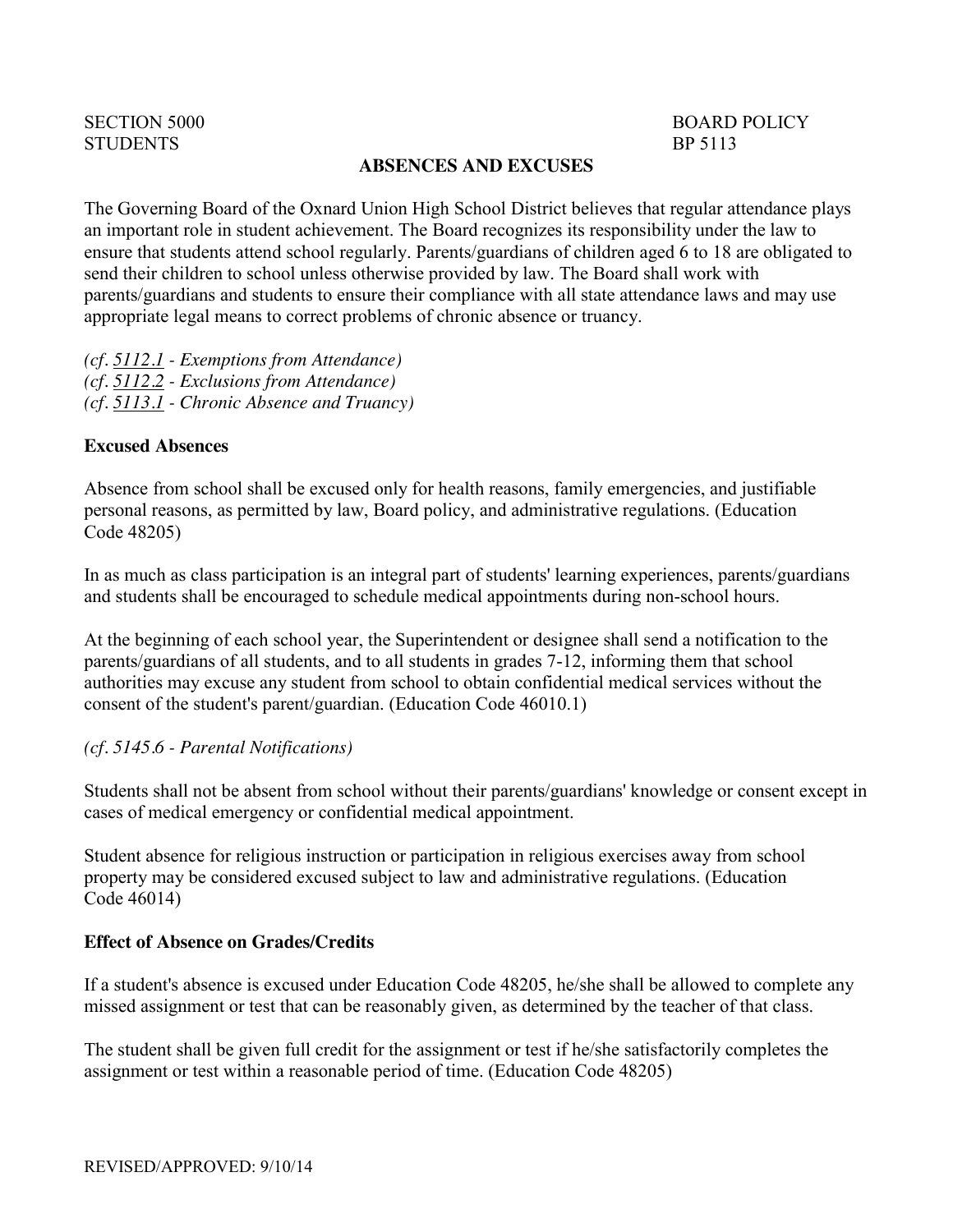A student's grades may be affected by excessive unexcused absences in accordance with Board Policy 5121.

*(cf. [5121](http://gamutonline.net/displayPolicy/315743/5) - Grades/Evaluation of Student Achievement) (cf. [6154](http://gamutonline.net/displayPolicy/171663/5) - Homework/Makeup Work)*

Legal Reference:

EDUCATION CODE Employment of personnel to supervise attendance (county superintendent) [-2558.6](http://gamutonline.net/displayPolicy/129143/5) Computation of revenue limits School month Weekend classes Reports of average daily attendance [-42250.1](http://gamutonline.net/displayPolicy/131583/5) Apportionments Records (attendance) [-46014](http://gamutonline.net/displayPolicy/131974/5) Absences [-46119](http://gamutonline.net/displayPolicy/131985/5) Attendance in kindergarten and elementary schools [-46147](http://gamutonline.net/displayPolicy/131993/5) Attendance in junior high and high schools [-48208](http://gamutonline.net/displayPolicy/132077/5) Children ages 6-18 (compulsory full-time attendance) STUDENTS – BP 5113 (Continued) Page 3

EDUCATION CODE (Continued) [-48216](http://gamutonline.net/displayPolicy/136108/5) Exclusions from attendance [-48246](http://gamutonline.net/displayPolicy/132112/5) Supervisors of attendance [-48273](http://gamutonline.net/displayPolicy/132127/5) Truants Filing complaint against parent [-48324](http://gamutonline.net/displayPolicy/132138/5) School attendance review boards [-48341](http://gamutonline.net/displayPolicy/132141/5) Improvement of student attendance Unexcused absences as cause of failing grade Provisions of the interstate compact on educational opportunities for military children

ELECTIONS CODE [12302](http://gamutonline.net/displayPolicy/369762/5) Student participation on precinct boards

FAMILY CODE [6920](http://gamutonline.net/displayPolicy/140481/5)[-6929](http://gamutonline.net/displayPolicy/140494/5) Consent by minor

VEHICLE CODE [13202.7](http://gamutonline.net/displayPolicy/192166/5) Driving privileges; minors; suspension or delay for habitual truancy

WELFARE AND INSTITUTIONS CODE [601](http://gamutonline.net/displayPolicy/194765/5)[-601.4](http://gamutonline.net/displayPolicy/195322/5) Habitually truant minors [11253.5](http://gamutonline.net/displayPolicy/195064/5) Compulsory school attendance

CODE OF REGULATIONS, TITLE 5 [306](http://gamutonline.net/displayPolicy/186806/5) Explanation of absence [420](http://gamutonline.net/displayPolicy/186819/5)[-421](http://gamutonline.net/displayPolicy/186820/5) Record of verification of absence due to illness and other causes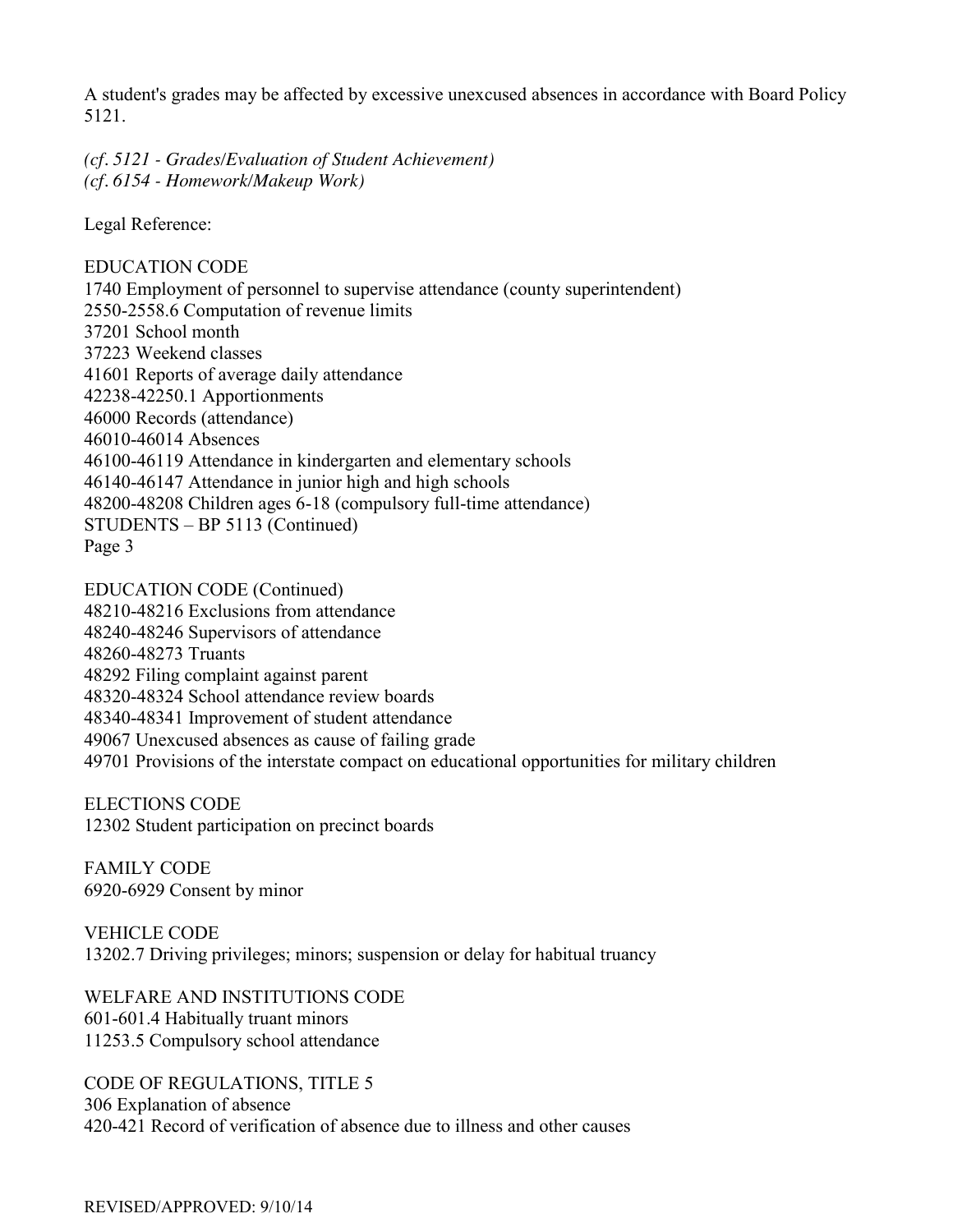ATTORNEY GENERAL OPINIONS 87 Ops.Cal.Atty.Gen. 168 (2004) 66 Ops.Cal.Atty.Gen. 244 (1983)

COURT DECISIONS American Academy of Pediatrics et al v. Lungren et al (1997) 16 Cal.4th 307 Management Resources:

WEB SITES CDE: [http://www.cde.ca.gov](http://www.cde.ca.gov/) California Department of Public Health: [http://www.cdph.ca.gov](http://www.cdph.ca.gov/) Department of Social Services: [http://www.dss.cahswnet.gov](http://www.dss.cahswnet.gov/)

Policy OXNARD UNION HIGH SCHOOL DISTRICT adopted: October 8, 2003 Oxnard, California REVISED/APPROVED: 9/10/14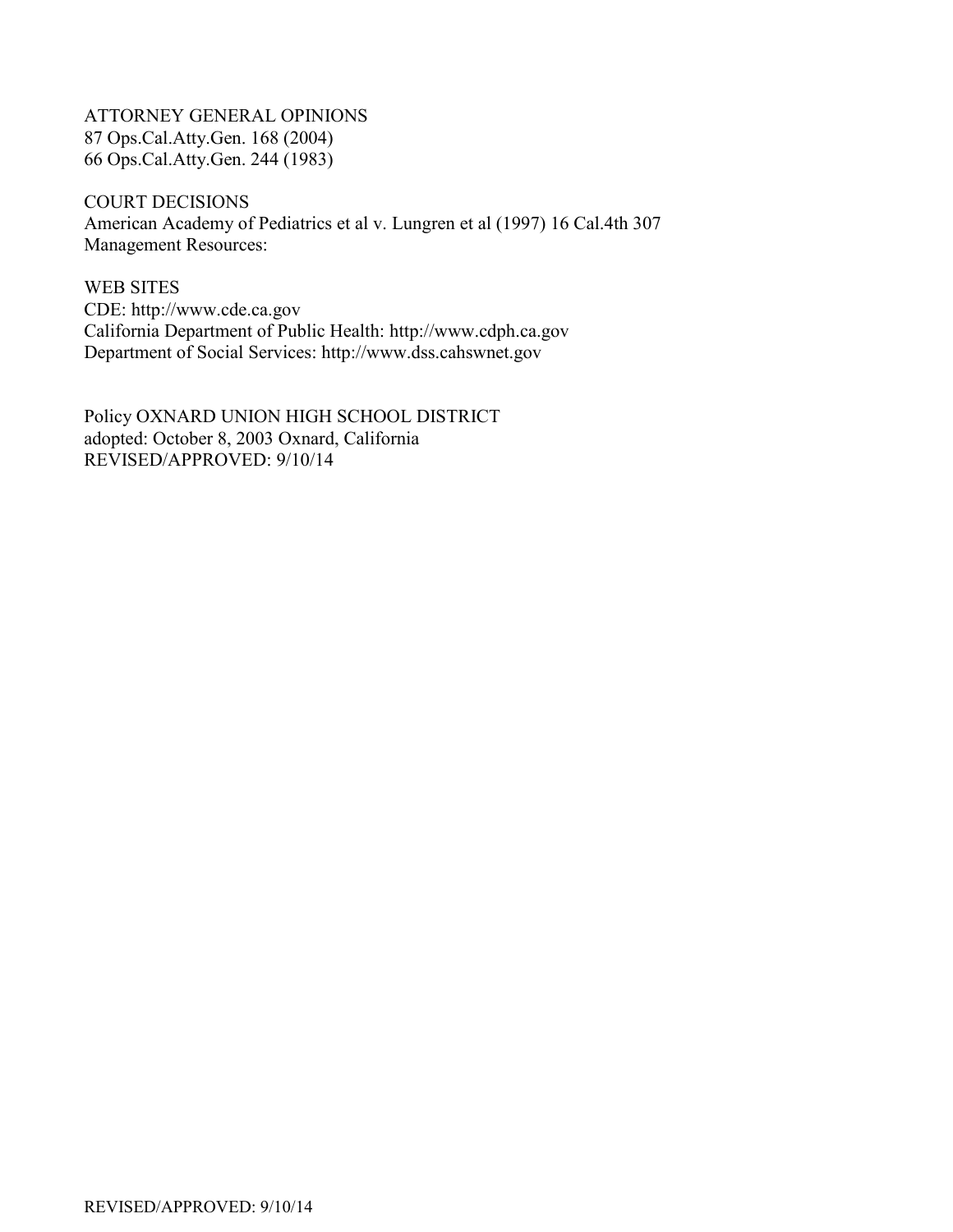# **EXCUSED ABSENCES**

#### **Excused Absences**

A student's absence shall be excused for the following reasons:

- 1. Personal illness (Education Code 48205)
- 2. Quarantine under the direction of a county or city health officer (Education Code 48205)

*(cf. 5112.2 - Exclusions from Attendance)*

- 3. Medical, dental, optometrical, or chiropractic appointment (Education Code 48205)
- 4. Attendance at funeral services for a member of the immediate family, which shall be limited to one day if the service is conducted in California or three days if the service is conducted out of state (Education Code 48205)

Immediate family shall be defined as mother, father, grandmother, grandfather, spouse, son/sonin-law, daughter/daughter-in-law, brother, sister, or any relative living in the student's immediate household. (Education Code 45194, 48205)

- 5. Jury duty in the manner provided by law (Education Code 48205)
- 6. The illness or medical appointment during school hours of a child to whom the student is the custodial parent (Education Code48205)

*(cf. 5146 - Married/Pregnant/Parenting Students)*

- 7. Upon advance written request by the parent/guardian and the approval of the principal or designee, justifiable personal reasons including, but not limited to: (Education Code 48205)
	- a. Appearance in court
	- b. Attendance at a funeral service
	- c. Observation of a holiday or ceremony of his/her religion
	- d. Attendance at religious retreats not to exceed four hours per semester
	- e. Attendance at an employment conference
	- f. Attendance at an educational conference offered by a nonprofit organization on the legislative or judicial process

Revised Approved 9/10/14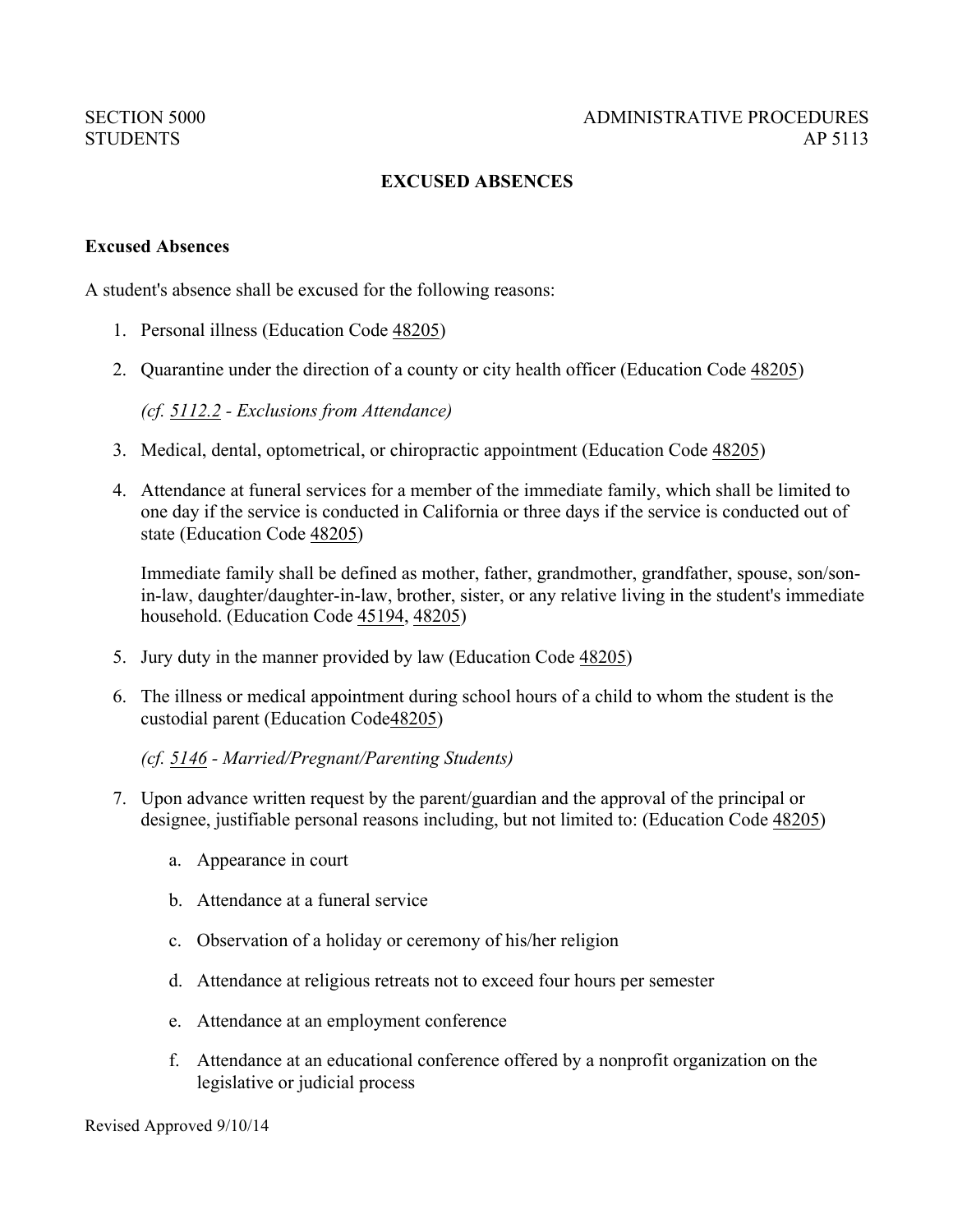8. Service as a member of a precinct board for an election pursuant to Elections Code 12302 (Education Code 48205)

*(cf. 6142.3 - Civic Education)*

To spend time with his/her immediate family member who is an active duty member of the uniformed services, as defined in Education Code 49701, and has been called to duty for deployment to a combat zone or a combat support position or is on leave from or has immediately returned from such deployment (Education Code 48205)

*(cf. 6173.2 - Education of Children of Military Families)*

- 9. Participation in religious exercises or to receive moral and religious instruction in accordance with district policy: (Education Code46014)
	- a. In such instances, the student shall attend at least the minimum school day.
	- b. The student shall be excused for this purpose on no more than four days per school month.

# *(cf. 6141.2 - Recognition of Religious Beliefs and Customs)*

# **Method of Verification**

When a student who has been absent returns to school, he/she shall present a satisfactory explanation verifying the reason for the absence. Absences shall be verified by the student's parent/guardian, other person having control of the minor, or the student if age 18 or older. (Education Code 46012; 5 CCR 306)

The following methods may be used to verify student absences:

- 1. Written note, fax, email, or voice mail from parent/guardian or parent representative.
- 2. Conversation, in person or by telephone, between the verifying employee and the student's parent/guardian or parent representative. The employee shall subsequently record the following:
	- a. Name of student
	- b. Name of parent/guardian or parent representative
	- c. Name of verifying employee
	- d. Date(s) of absence
	- e. Reason for absence